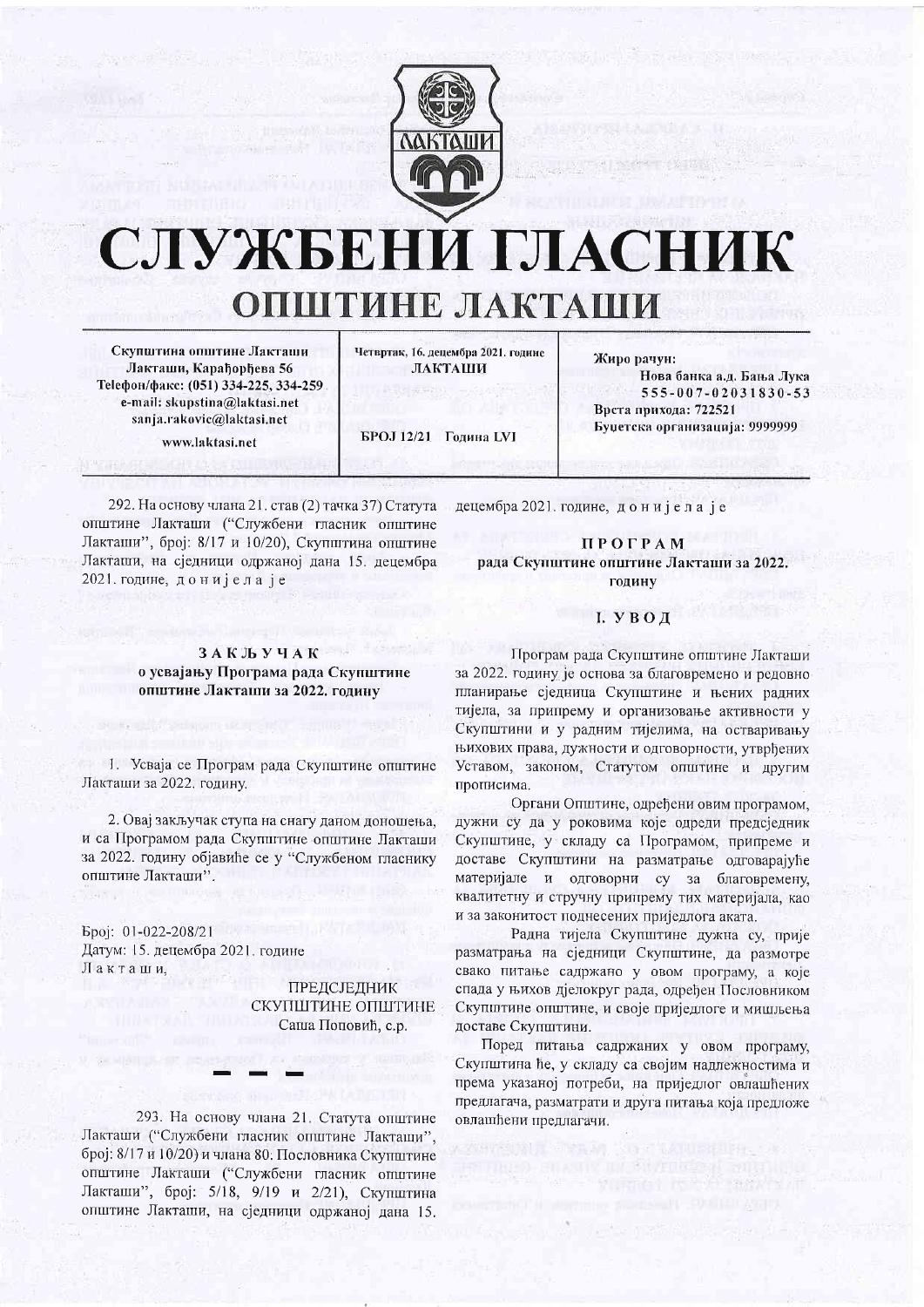*Gpoj 12/21* 

# **II. САДРЖАЈ ПРОГРАМА**

## ПРВО ТРОМЈЕСЕЧЈЕ

# А) ПРОГРАМИ, ИЗВЈЕШТАЈИ И **ИНФОРМАЦИЈЕ**

1. ПРОГРАМ КОРИШТЕЊА СРЕДСТАВА ОД НАКНАДЕ ЗА ПРЕТВАРАЊЕ

ПОЉОПРИВРЕДНОГЗЕМЉИШТА У НЕПОЉО-ПРИВРЕДНЕ СВРХЕ ЗА 2022. ГОДИНУ

ОБРАЂИВАЧ: Одјељење за привреду и друштвене дјелатности

ПРЕДЛАГАЧ: Начелник општине

2. ПРОГРАМ КОРИШТЕЊА СРЕДСТАВА ОД ВОДОПРИВРЕДНИХ НАКНАДА ЗА

2022. ГОДИНУ

ОБРАЂИВАЧ: Одјељење за привреду и друштвене дјелатности

ПРЕДЛАГАЧ: Начелник општине

3. ПРОГРАМ КОРИШТЕЊА СРЕДСТАВА ЗА ПОДСТИЦАЈ ПРОИЗВОДЊЕ ЗА 2022. ГОДИНУ

ОБРАЂИВАЧ: Одјељење за привреду и друштвене ліелатности

ПРЕДЛАГАЧ: Начелник општине

4. ПРОГРАМ УТРОШКА СРЕДСТАВА ОД КОНЦЕСИОНИХ НАКНАДА ЗА 2022. ГОДИНУ

ОБРАЂИВАЧ: Одјељење за привреду и друштвене дјелатности

ПРЕДЛАГАЧ: Начелник општине

5. ПРОГРАМ КОРИШТЕЊА СРЕДСТАВА ОД ПОСЕБНИХ НАКНАДА ЗА ШУМЕ

ЗА 2022. ГОДИНУ

ОБРАЂИВАЧ: Одјељење за привреду и друштвене дјелатности

ПРЕДЛАГАЧ: Начелник општине

6. ПРОГРАМ КОРИШТЕЊА СРЕДСТАВА ЗА ФИНАНСИРАЊЕ ЗАШТИТЕ ОД

ПОЖАРА ЗА 2022. ГОДИНУ

ОБРАЂИВАЧ: Одјељење за привреду и друштвене дјелатности

ПРЕДЛАГАЧ: Начелник општине

7. ПРОГРАМ ФИНАНСИРАЊА СПОРТА И ФИЗИЧКЕ КУЛТУРЕ ОПШТИНЕ ЛАКТАШИ ЗА 2022. ГОДИНУ

ОБРАЂИВАЧ: Одјељење за привреду и друштвене дјелатности

ПРЕДЛАГАЧ: Начелник општине

ИЗВЈЕШТАЈ  $\overline{O}$ РАДУ НАЧЕЛНИКА ОПШТИНЕ И ОПШТИНСКЕ УПРАВЕ ОПШТИНЕ ЛАКТАШИ ЗА 2021. ГОДИНУ

ОБРАЂИВАЧ: Начелник општине и Општинска

управа општине Лакташи ПРЕДЛАГАЧ: Начелник општине

9. ИЗВЈЕШТАЈ О РЕАЛИЗАЦИЈИ ПРОГРАМА **РАДА** СКУПШТИНЕ ОПШТИНЕ. **РАДНИХ** ЗАКЉУЧАКА СКУПШТИНЕ ОПШТИНЕ И РАДУ РАДНИХ ТИЈЕЛА СКУПШТИНЕ ОПШТИНЕ

ЛАКТАШИ ЗА 2021. ГОДИНУ ОБРАЂИВАЧ: Стручна служба Скупштине

општине

ПРЕДЛАГАЧ: Предсједник Скупштине општине

10. ИЗВЈЕШТАЈ О РАДУ ОДБОРА ЗА ЖАЛБЕ ЗАПОСЛЕНИХ ОПШТИНСКЕ УПРАВЕ ОПШТИНЕ ЛАКТАШИ ЗА 2021. ГОДИНУ

ОБРАЂИВАЧ: Одјељење за општу управу ПРЕДЛАГАЧ: Одбор за жалбе

11. ГОДИШЊИ ИЗВЈЕШТАЈ О ПОСЛОВАЊУ И ГОДИШЊИ ОБРАЧУН УСТАНОВА НА ПОДРУЧЈУ ОПШТИНЕ ЛАКТАШИ ЗА 2021. ГОДИНУ

- Јавне здравствене установе Дом здравља "Др Младен Стојановић" Лакташи

- Јавне установе Центар за предшколско васпитање и образовање Лакташи

- Јавне установе "Центар за културу и образовање" Лакташи

- Јавне установе Народна библиотека "Веселин Маслеша" Лакташи

- Јавне установе Центар за социјални рад Лакташи - Јавне установе Туристичка организација

општине Лакташи

- Јавне установе "Спортска дворана" Лакташи

ОБРАЂИВАЧИ: Установе које подносе извјештаје о пословању и годишње обрачуне у сарадњи са Одјељењем за привреду и друштвене дјелатности ПРЕДЛАГАЧ: Начелник општине

**ИНФОРМАЦИЈА**  $12.$  $\circ$ СУДСКИМ СПОРОВИМА  $\mathbf{y}$ КОЈИМА JE ОПШТИНА ЛАКТАШИ ТУЖИЛАЦ, ОДНОСНО ТУЖЕНА

ОБРАЂИВАЧ: Одејек за имовинско - правне послове и послове заступања

ПРЕДЛАГАЧ: Начелник општине

13. ИНФОРМАЦИЈА О СТАЊУ У ОБЛАСТИ ИЗ НАДЛЕЖНОСТИ ЈПШ "ШУМЕ РС" А.Д. СОКОЛАЦ ШГ "БАЊАЛУКА" БАЊАЛУКА. ШУМСКА УПРАВА "ЛАКТАШИ" ЛАКТАШИ

ОБРАЂИВАЧ: Шумска управа "Лакташи" Лакташи у сарадњи са Одјељењем за привреду и друштвене дјелатности

ПРЕДЛАГАЧ: Начелник општине

14. ИНФОРМАЦИЈА О СТАЊУ У ОБЛАСТИ СНАБДИЈЕВАЊА ЕЛЕКТРИЧНОМ ЕНЕРГИЈОМ

ОБРАЂИВАЧ: РЈ "Електродистрибуција" Лакташи

ПРЕДЛАГАЧ: Начелник општине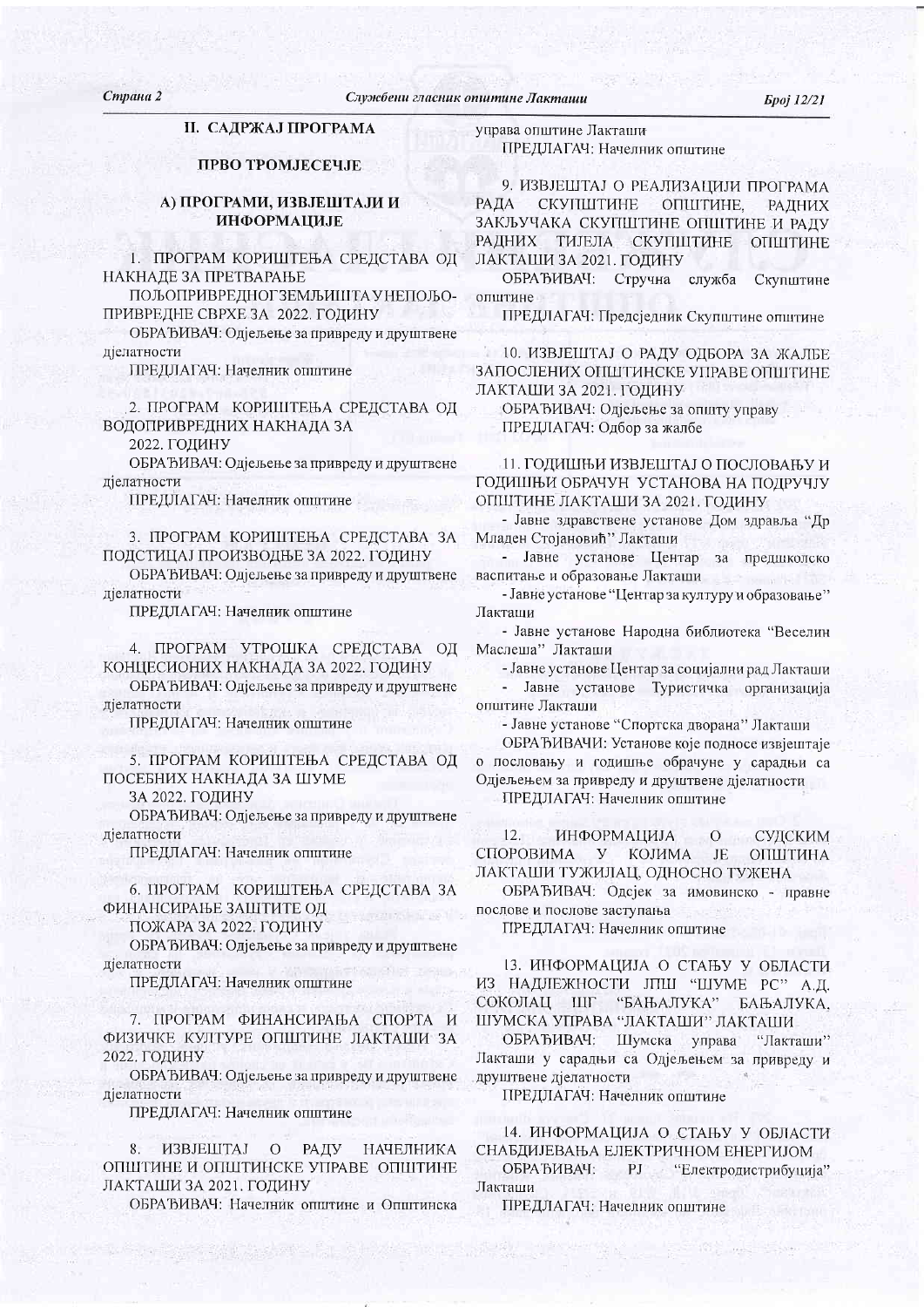#### *Gpoj 12/21*

Страна 3

ИНФОРМАЦИЈА О ЗАПОШЉАВАЊУ 15. НА ПОДРУЧЈУ ОПШТИНЕ ЛАКТАШИ, БРОЈУ И СТРУКТУРИ НЕЗАПОСЛЕНИХ ЛИЦА И ПОТРЕБНИМ КАДРОВИМА ЗА РАЗВОЈ ОПШТИНЕ ЛАКТАШИ

ОБРАЂИВАЧ: Завод за запошљавање Републике Српске – Пале, Филијала Бања Лука, Биро Лакташи ПРЕДЛАГАЧ: Начелник општине

16. ИНФОРМАЦИЈА О СТАЊУ БЕЗБЈЕЛНОСТИ НА ПОДРУЧЈУ ОПШТИНЕ ЛАКТАШИ ИЗ ОБЛАСТИ КРИМИНАЛИТЕТА, ЈАВНОГ РЕДА И МИРА, БЕЗБЈЕДНОСТИ САОБРАЋАЈА НА ПУТЕВИМА И РАДУ ОДСЈЕКА ЗА УПРАВНО-ПРАВНЕ ПОСЛОВЕ ПОЛИЦИЈСКЕ СТАНИЦЕ ЗА 2021. ГОДИНУ

ОБРАЂИВАЧ: Полицијска станица Лакташи ПРЕДЛАГАЧ: Начелник општине

17. ИНФОРМАЦИЈА О СТАЊУ МАЛО-ЉЕТНИЧКЕ ДЕЛИНКВЕНЦИЈЕ  $3A$ 2021 ГОДИНУ НА ПОДРУЧЈУ ОПШТИНЕ ЛАКТАШИ

ОБРАЂИВАЧИ: Полицијска станица Лакташи у сарадњи са Јавном установом Центар за социјални рад Лакташи

ПРЕДЛАГАЧ: Начелник општине

ИНФОРМАЦИЈА О СТАЊУ  $18.$ РОДНЕ РАВНОПРАВНОСТИ НА ПОДРУЧЈУ ОПШТИНЕ ЛАКТАШИ

ОБРАЂИВАЧ: Одјељење за привреду и друштвене дјелатности

ПРЕДЛАГАЧ: Начелник општине

19. ИНФОРМАЦИЈА  $\mathcal{O}$ ДРУШТВЕНОМ ПОЛОЖАЈУ МЛАДИХ НА ПОДРУЧЈУ ОПШТИНЕ ЛАКТАШИ ЗА 2021. ГОДИНУ

ОБРАЂИВАЧ: Одјељење за привреду и друштвене діелатности

ПРЕДЛАГАЧ: Начелник општине

20. ИНФОРМАЦИЈА О СТАЊУ У ОБЛАСТИМА ИЗ НАДЛЕЖНОСТИ РЕПУБЛИЧКИХ ОРГАНА ЗА 2021. ГОДИНУ

1. Министарства унутрашњих послова Полицијске станице Лакташи

2. Правобранилаштва Републике Српске

ОБРА ЂИВАЧИ: Органи који подносе информације ПРЕДЛАГАЧ: Начелник општине

 $21.$ ИНФОРМАЦИЈА О РЕГИОНАЛНОЈ САРАДЊИ И МЕЂУНАРОДНОЈ ОПШТИНЕ ЛАКТАШИ У 2021. ГОДИНИ

ОБРАЂИВАЧ: Одсјек за локални развој

ПРЕДЛАГАЧИ: Начелник општине

22. ИНФОРМАЦИЈА О ПОЛОЖАЈУ И УЛОЗИ МЈЕСНИХ ЗАЈЕДНИЦА У ФУНКЦИОНИСАЊУ ЛОКАЛНЕ САМОУПРАВЕ НА ПОДРУЧЈУ ОПШТИ-НЕ ЛАКТАШИ

**UNIVERSAL PRET BUNDA DULS NU** 

ОБРАЂИВАЧИ: Стручна служба Скупштине општине, Одјељење за општу управу и Комисија за мјесне заједнице

ПРЕДЛАГАЧ: Начелник општине

# Б) НОРМАТИВНИ ДИО

ОДЛУКА 4.  $\Omega$ УСВАЈАЊУ ПЛАНА ИМПЛЕМЕНТАЦИЈЕ **CTPATEFHJE** PA3BOJA ОПШТИНЕ ЛАКТАШИ 2022-2024. ГОДИНЕ ОБРАЂИВАЧ: Одејек за локални развој ПРЕДЛАГАЧ: Начелник општине

2. ОДЛУКА О УСВАЈАЊУ АКЦИОНОГ ПЛАНА КАПИТАЛНИХ УЛАГАЊА И ИНВЕСТИРАЊА НА ПОДРУЧЈУ ОПШТИНЕ ЛАКТАШИ ЗА 2022. ГОДИНУ

ОБРАЂИВАЧ: Одсјек за локални развој ПРЕДЛАГАЧ: Начелник општине

 $3.$ ОДЛУКА  $\Omega$ **ИЗРАДИ CTPATEFHJE** ОМЛАДИНСКЕ ПОЛИТИКЕ ОПШТИНЕ ЛАКТАШИ ЗА ПЕРИОД 2022-2029. ГОДИНА ОБРАЂИВАЧ: Одсјек за локални развој ПРЕДЛАГАЧ: Начелник општине

4. ОДЛУКА О УТВРЪИВАЊУ ОСНОВИЦЕ

ЗА ОБРАЧУН РЕНТЕ НА ПОДРУЧЈУ ОПШТИНЕ ЛАКТАШИ ЗА 2022. ГОДИНУ

ОБРАЂИВАЧ: Одјељење за стамбено-комуналне послове

ПРЕДЛАГАЧ: Начелник општине

5. ОДЛУКА О ПРОСЈЕЧНИМ ЈЕДИНИЧНИМ ЦИЈЕНАМА РАДОВА КОМУНАЛНЕ И ДРУГЕ **JABHE** ИНФРАСТРУКТУРЕ  $\mathbf{M}$ **УРЕЂЕЊА** ЈАВНИХ ПОВРШИНА НА ПОДРУЧЈУ ОПШТИНЕ ЛАКТАШИ ЗА 2022. ГОДИНУ

ОБРАЂИВАЧ: Одјељење за стамбено-комуналне послове

ПРЕДЛАГАЧ: Начелник општине

ОДЛУКА  $\overline{O}$ ВИСИНИ 6 НАКНАДЕ ТРОШКОВЕ 3A **УРЕЂЕЊА** ГРАДСКОГ ГРАЂЕВИНСКОГ ЗЕМЉИШТА НА ПОДРУЧЈУ ОПШТИНЕ ЛАКТАШИ ЗА 2022. ГОДИНУ

ОБРАЂИВАЧ: Одјељење за стамбено-комуналне послове

ПРЕДЛАГАЧ: Начелник општине

## ДРУГО ТРОМЈЕСЕЧЈЕ

# А) ПРОГРАМИ, ИЗВЈЕШТАЈИ И **ИНФОРМАЦИЈЕ**

ИЗВЈЕШТАЈ О РЕАЛИЗАЦИЈИ ПРОГРАМА УРЕЂЕЊА ГРАЂЕВИНСКОГ ЗЕМЉИШТА ЗА УРБАНА ПОДРУЧЈА ОПШТИНЕ ЛАКТАШИ ЗА 2021. ГОДИНУ

ОБРАЂИВАЧ: Одјељење за стамбено-комуналне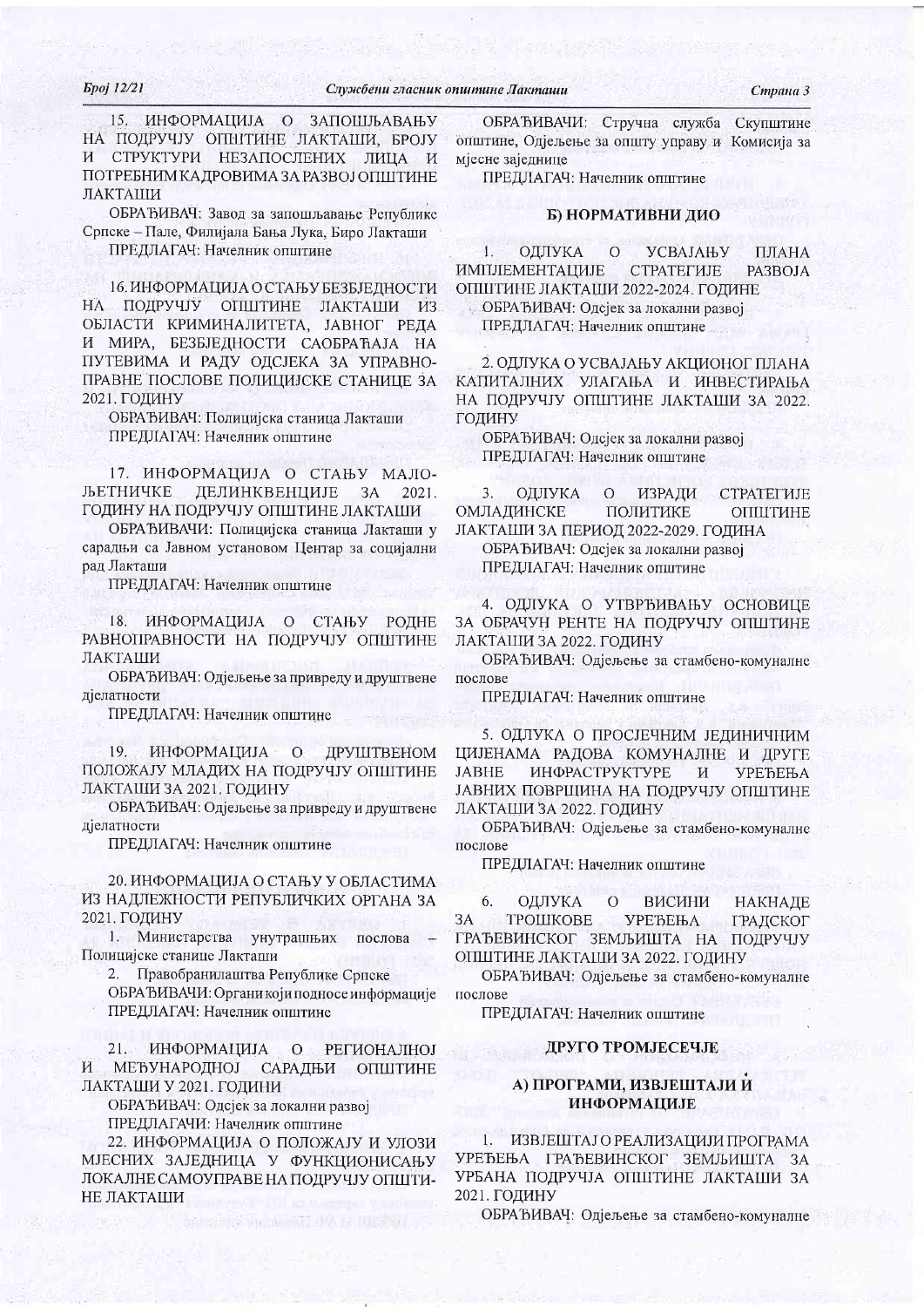Cmpana 4 послове

#### ПРЕДЛАГАЧ: Начелник општине

ИЗВЈЕШТАЈ О РЕАЛИЗАЦИЈИ ПРОГРАМА  $\overline{2}$ ЗАЈЕДНИЧКЕ КОМУНАЛНЕ ПОТРОШЊЕ ЗА 2021. ГОДИНУ

ОБРАЂИВАЧ: Одјељење за стамбено-комуналне послове

ПРЕДЛАГАЧ: Начелник општине

3. ИЗВЈЕШТАЈ О РЕАЛИЗАЦИЈИ ГРАМА РАДА ЗИМСКЕ СЛУЖБЕ ЗА СЕЗОНУ 2021/2022. ГОДИНУ

ОБРАЂИВАЧ: Одјељење за стамбено-комуналне послове

ПРЕДЛАГАЧ: Начелник општине

4. ИНФОРМАЦИЈА О КОРИШТЕЊУ БУЏЕ-ТСКИХ СРЕДСТАВА ОД СТРАНЕ ОСТАЛИХ БУЦЕТСКИХ КОРИСНИКА ЗА 2021. ГОДИНУ

ОБРАЂИВАЧ: Одјељење за привреду и друштвене дјелатности

ПРЕДЛАГАЧ: Начелник општине

5. ИЗВЈЕШТАЈ ОПОСЛОВАЊУ КОМУНАЛНИХ ПРЕДУЗЕЋА - АКЦИОНАРСКИХ ДРУШТАВА СА ПОДРУЧЈА ОПШТИНЕ ЛАКТАШИ ЗА 2021. ГОДИНУ

-Комунално предузеће "Будућност" а.д. Лакташи -Комунално предузеће "Комуналац" а.д. Лакташи

ОБРАЂИВАЧИ: Комунално предузеће "Будућност" а.д. Лакташи и Комунално предузеће "Комуналац" а.д. Лакташи у сарадњи са Одјељењем за стамбено-комуналне послове

ПРЕДЛАГАЧ: Начелник општине

6. ИНФОРМАЦИЈА О РЕАЛИЗАЦИЈИ ПЛАНА **ИМПЛЕМЕНТАЦИЈЕ CTPATEFMJE** PA3BOJA ОПШТИНЕ ЛАКТАШИ 2014-2024. ГОДИНА ЗА 2021. ГОДИНУ

ОБРАЂИВАЧ: Одсјек за локални развој ПРЕДЛАГАЧ: Начелник општине

7. ИНФОРМАЦИЈА О РЕАЛИЗАЦИЈИ ПЛАНА КАПИТАЛНИХ УЛАГАЊА И ИНВЕСТИРАЊА НА ПОДРУЧЈУ ОПШТИНЕ ЛАКТАШИ ЗА ПЕРИОД 2021-2025. ГОДИНЕ ЗА 2021. ГОДИНУ

ОБРАЂИВАЧ: Одејек за локални развој ПРЕДЛАГАЧ: Начелник општине

ПОСЛОВАЊУ ЈП 8. ИНФОРМАЦИЈА О РЕГИОНАЛНА ДЕПОНИЈА "ДЕП-ОТ" Д.О.О. БАЊАЛУКА У 2021. ГОДИНИ

ОБРАЂИВАЧИ: ЈП Регионална депонија "ДЕП-ОТ" Д.О.О. Бањалука у сарадњи са Одјељењем за стамбено-комуналне послове

ПРЕДЛАГАЧ: Начелник општине

 $9<sub>1</sub>$ ИНФОРМАЦИЈА КОРИШТЕЊУ  $\overline{O}$ ПОЉОПРИВРЕДНОГ ЗЕМЉИШТА У НЕПОЉО-ПРИВРЕДНЕ СВРХЕ У 2021. ГОДИНИ

ОБРАЂИВАЧ: Одјељење за привреду и друштвене дјелатности

ПРЕДЛАГАЧ: Начелник општине

10. ИНФОРМАЦИЈА О СТАЊУ У ОБЛАСТИ ВОДОСНАБДИЈЕВАЊА И КАНАЛИЗАЦИЈЕ НА ПОДРУЧЈУ ОПШТИНЕ ЛАКТАШИ

ОБРАЂИВАЧ: Одјељење за стамбено-комуналне послове

ПРЕДЛАГАЧ: Начелник општине

11. ИНФОРМАЦИЈА О ОПРЕМЉЕНОСТИ И ФУНКЦИОНИСАЊУ ПРОТИВГРАДНЕ ОДБРАНЕ

ОБРАЂИВАЧ: Одјељење за привреду и друштвене дјелатности

ПРЕДЛАГАЧ: Начелник општине

12. ИНФОРМАЦИЈА О СТАЊУ ПРИМАРНЕ ЗДРАВСТВЕНЕ ЗАШТИТЕ И ЊЕНОМ УТИЦАЈУ НА ЗДРАВСТВЕНО СТАЊЕ СТАНОВНИШТВА НА ПОДРУЧЈУ ОПШТИНЕ ЛАКТАШИ

ОБРАЂИВАЧИ: Јавна здравствена установа Дом здравља "Др Младен Стојановић" Лакташи у сарадњи са Одјељењем за привреду и друштвене дјелатности ПРЕДЛАГАЧ: Начелник општине

ПОСЛОВАЊА **КОМУНАЛНИХ**  $13.$  $\Pi$  $\Pi$  $AH$ ПРЕДУЗЕЋА - АКЦИОНАРСКИХ ДРУШТАВА СА ПОДРУЧЈА ОПШТИНЕ ЛАКТАШИ ЗА 2022. ГОДИНУ

-Комунално предузеће "Будућност" а.д. Лакташи -Комунално предузеће "Комуналац" а.д. Лакташи ОБРАЂИВАЧИ: Комунално предузеће "Будућност" а.д. Лакташи и Комунално предузеће "Комуналац" а.д. Лакташи у сарадњи са Одјељењем за стамбено-комуналне послове

ПРЕДЛАГАЧ: Начелник општине

#### Б) НОРМАТИВНИ ДИО

І. ОДЛУКА О УСВАЈАЊУ ГОДИШЊЕГ ОБРАЧУНА БУЏЕТА ОПШТИНЕ ЛАКТАШИ ЗА 2021. ГОДИНУ

ОБРАЂИВАЧ: Одјељење за финансије ПРЕДЛАГАЧ: Начелник општине

2. ОДЛУКА О ЈАВНОМ ВОДОВОДУ И ЈАВНОЈ КАНАЛИЗАЦИЈИ

ОБРАЂИВАЧ: Одјељење за стамбено-комуналне послове у сарадњи са КП "Будућност" а.д. Лакташи ПРЕДЛАГАЧ: Начелник општине

# 3. ОДЛУКА О СНАБДИЈЕВАЊУ ТОПЛОТНОМ ЕНЕРГИЈОМ

ОБРАЂИВАЧ: Одјељење за стамбено-комуналне послове у сарадњи са КП "Будућност" а.д. Лакташи ПРЕДЛАГАЧ: Начелник општине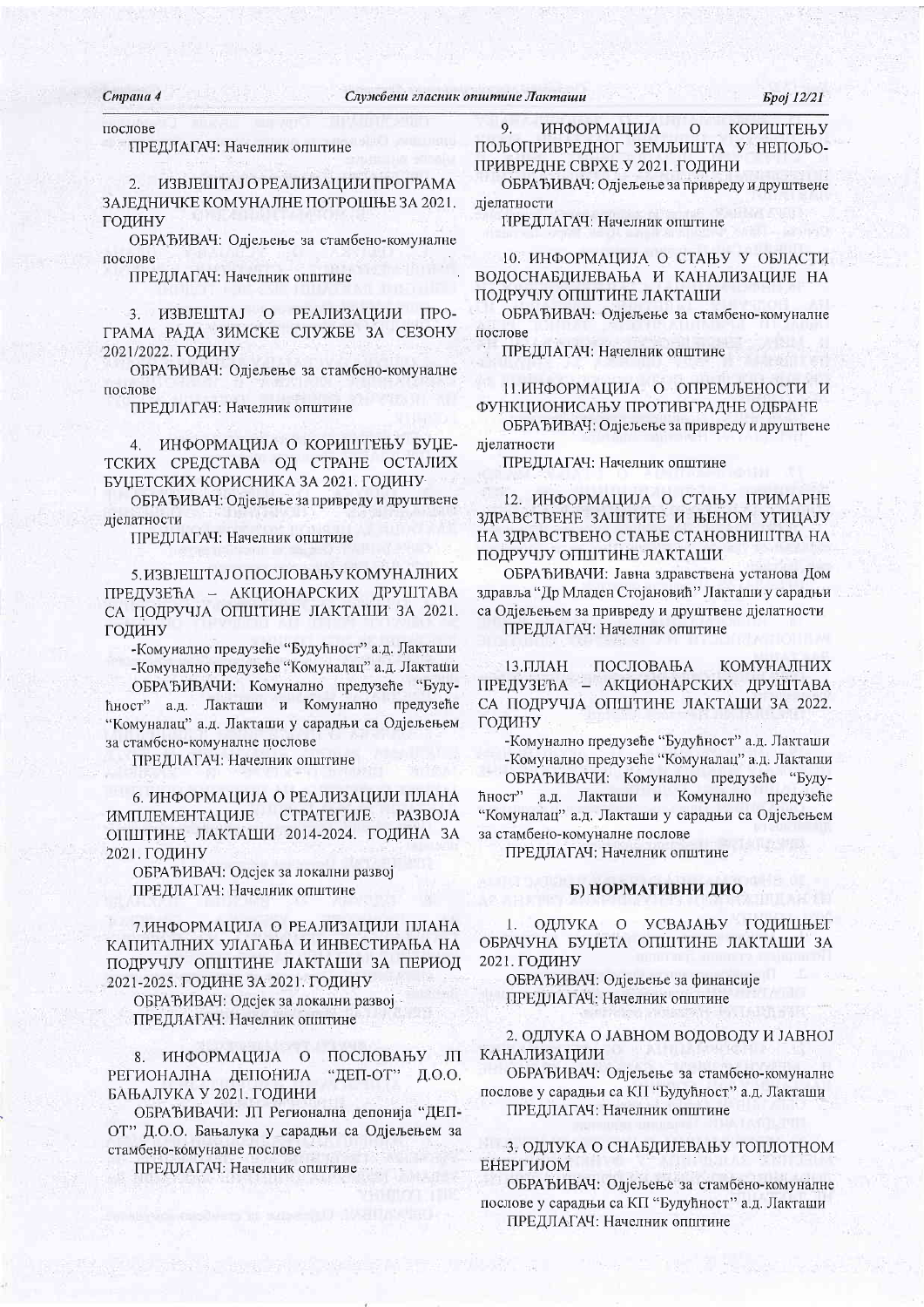Страна 5

# **TPETE TPOMJECELLE**

## А) ПРОГРАМИ, ИЗВЈЕШТАЈИ И **ИНФОРМАЦИЈЕ**

 $1.$ ПРОГРАМ РАДА ЗИМСКЕ СЛУЖБЕ ЗА СЕЗОНУ 2022/2023. ГОДИНУ

ОБРАЂИВАЧ: Одјељење за стамбено-комуналне послове

ПРЕДЛАГАЧ: Начелник општине

2. ИЗВЈЕШТАЈ О ИЗВРШЕЊУ БУЏЕТА ОПШТИНЕ ЛАКТАШИ ЗА ПЕРИОД 1.1.-30.6.2022. ГОЛИНЕ

ОБРАЂИВАЧ: Одјељење за финансије ПРЕДЛАГАЧ: Начелник општине

3. ИЗВЈЕШТАЈ О РАДУ ОДЈЕЉЕЊА ЗА ИНСПЕКЦИЈСКЕ ПОСЛОВЕ ЗА ПЕРИОД ЈАНУАР-ЈУН 2022. ГОДИНЕ

ОБРАЂИВАЧ: Одјељење за инспекцијске послове ПРЕДЛАГАЧ: Начелник општине

4. ИЗВЈЕШТАЈ О РАДУ КОМУНАЛНЕ ПОЛИЦИЈЕ ЗА ПЕРИОД ЈАНУАР - ЈУН 2022. ГОДИНЕ

ОБРАЂИВАЧ: Одјељење за инспекцијске послове ПРЕДЛАГАЧ: Начелник општине

5. ИНФОРМАЦИЈА О СТАЊУ У ОБЛАСТИ ПРИВРЕДЕ НА ПОДРУЧЈУ ОПШТИНЕ ЛАКТАШИ ЗА 2021. ГОЛИНУ

ОБРАЂИВАЧ: Одјељење за привреду и друштвене дјелатности

ПРЕДЛАГАЧ: Начелник општине

6. ИНФОРМАЦИЈА О СТИПЕНДИРАЊУ УЧЕНИКА И СТУДЕНАТА НА ПОДРУЧЈУ ОПШТИНЕ ЛАКТАШИ У ШКОЛСКОЈ 2021/2022. ГОДИНИ

ОБРАЂИВАЧ: Одјељење за привреду и друштвене дјелатности

ПРЕДЛАГАЧ: Начелник општине

#### Б) НОРМАТИВНИ ДИО

1. ОДЛУКА О УСВАЈАЊУ **CTPATEFMJE** ОМЛАДИНСКЕ ПОЛИТИКЕ ОПШТИНЕ ЛАКТАШИ ЗА ПЕРИОД 2022-2029. ГОДИНА ОБРАЂИВАЧ: Одсјек за локални развој ПРЕДЛАГАЧ: Начелник општине

# ЧЕТВРТО ТРОМЈЕСЕЧЈЕ

## А) ПРОГРАМИ, ИЗВЈЕШТАЈИ И **ИНФОРМАЦИЈЕ**

1. ПРОГРАМ РАДА СКУПШТИНЕ ОПШТИНЕ ЗА 2023. ГОДИНУ

ОБРАЂИВАЧ: Стручна служба Скупштине општине

ПРЕДЛАГАЧ: Предсједник Скупштине општине

ГОДИШЊИ ПРОГРАМ  $\overline{2}$ . **РАДА**  $\overline{\mathbf{M}}$ ФИНАНСИЈСКИ ПЛАН ЈАВНИХ УСТАНОВА НА ПОДРУЧЈУ ОПШТИНЕ ЛАКТАШИ ЗА 2023. ГОДИНУ

- Јавне здравствене установе Дом здравља "Др Младен Стојановић" Лакташи

- Јавне установе Центар за предшколско васпитање и образовање Лакташи

- Јавне установе "Центар за културу и образовање" Лакташи

- Јавне установе Народна библиотека "Веселин Маслеша" Лакташи

- Јавне установе Центар за социјални рад Лакташи

- Јавне установе Туристичка организација општине Лакташи

- Јавне установе "Спортска дворана" Лакташи

ОБРАЂИВАЧИ: Јавне установе које предлажу програме рада и финансијске планове у сарадњи са Одјељењем за привреду и друштвене дјелатности

ПРЕДЛАГАЧ: Начелник општине

3. ПРОГРАМ ЗАЈЕДНИЧКЕ КОМУНАЛНЕ ПОТРОШЊЕ ЗА 2023. ГОДИНУ

ОБРАЂИВАЧ: Одіељење за стамбено-комуналне послове

ПРЕДЛАГАЧ: Начелник општине

4. ПРОГРАМ УРЕЂЕЊА ГРАЂЕВИНСКОГ ЗЕМЉИШТА ЗА УРБАНА ПОДРУЧЈА ОПШТИНЕ ЛАКТАШИ ЗА 2023. ГОДИНУ

ОБРАЂИВАЧ: Одјељење за стамбено-комуналне послове

ПРЕДЛАГАЧ: Начелник општине

5. ИЗВЈЕШТАЈ О РЕАЛИЗАЦИЈИ ПЛАНА АКТИВНОСТИ У ВЕЗИ ПРЕОПОРУКА ПО ИЗВЈЕШТАЈУ БРОЈ: РВ049-21 ГЛАВНЕ СЛУЖБЕ ЗА РЕВИЗИЈУ ЈАВНОГ СЕКТОРА РЕПУБЛИКЕ **CPITCKE** 

ОБРАЂИВАЧ: Јединица за интерну ревиизију ПРЕДЛАГАЧ: Начелник општине

6. ИЗВЈЕШТАЈ О ПРОВОЂЕЊУ МЈЕРА ПРЕВЕНЦИЈЕ МАСОВНИХ **НЕЗАРАЗНИХ** БОЛЕСТИ И ФАКТОРА РИЗИКА ЗА НАСТАНАК БОЛЕСТИ НА ПОДРУЧЈУ ОПШТИНЕ ЛАКТАШИ

ОБРАЂИВАЧИ: Јавна здравствена установа Дом здравља "Др Младен Стојановић" Лакташи у сарадњи са Одјељењем за привреду и друштвене дјелатности ПРЕДЛАГАЧ: Начелник општине

7. ИЗВЈЕШТАЈ О РЕАЛИЗАЦИЈИ ГОДИШЊЕГ ПРОГРАМА РАДА ЈАВНЕ УСТАНОВЕ ЦЕНТАР ЗА ПРЕДШКОЛСКО ВАСПИТАЊЕ И ОБРАЗОВАЊЕ ЛАКТАШИ ЗА РАДНУ 2021/2022. ГОДИНУ